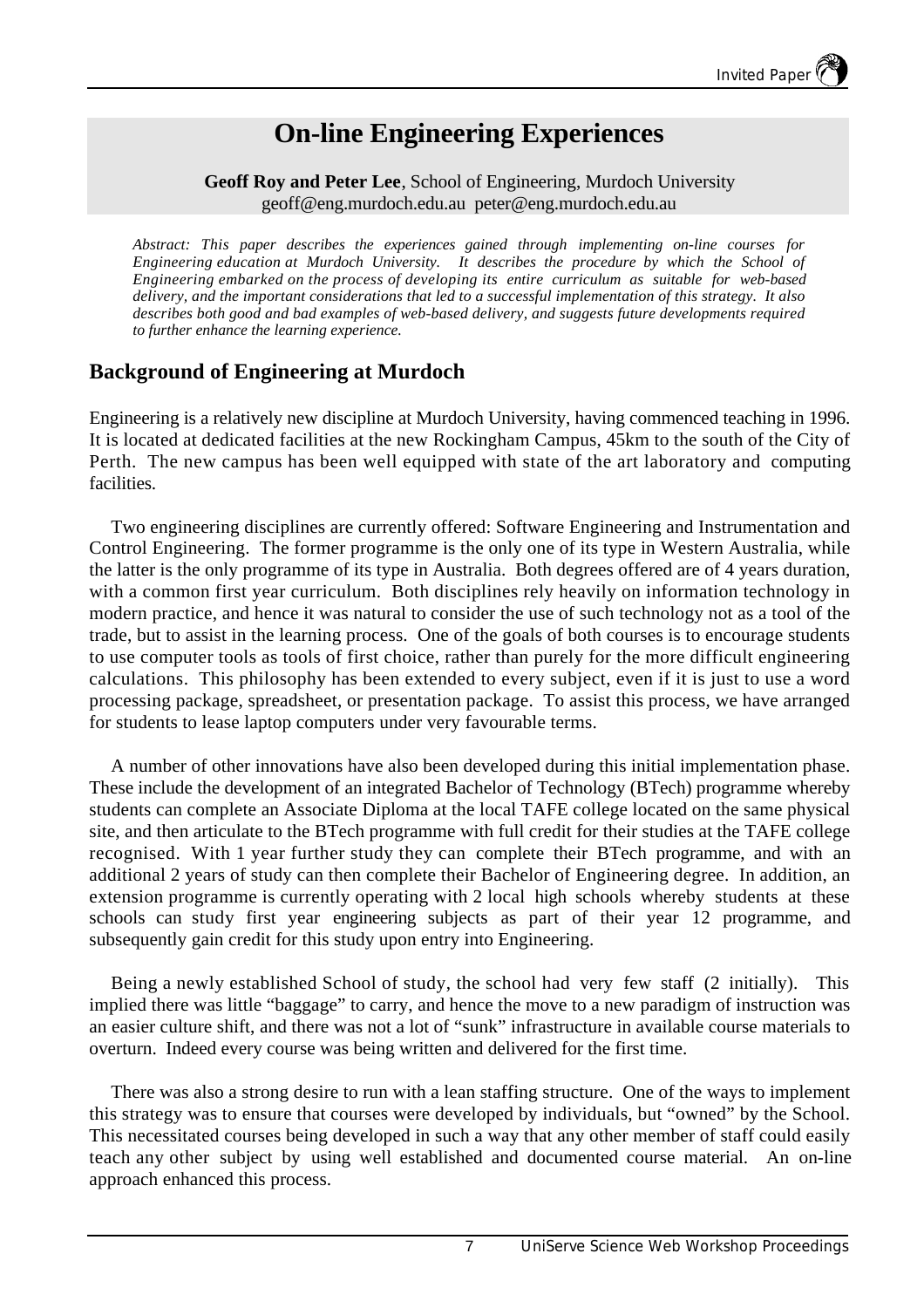

# **Important Issues**

When embarking on the process of developing whole degree programmes suitable for on-line delivery a number of very important factors must be in place.

#### **Importance of Instructional Design and Programming Help**

Instructional design is itself a skill and to expect that domain experts should also possess such knowledge is unrealistic. It is also an emerging skill to design for on-line delivery as opposed to the more traditional paper-based delivery. People with such skills are still hard to find. Similarly, it is also unrealistic to expect domain experts to be fully conversant with the intricacies of HTML coding except for making obvious links through the many WYSIWYG editors that are now available. It is by creating a team that includes as much expertise as possible – domain, instructional design, and programming skill – that successful outcomes have been achieved in this project.

#### **Importance of resources – monetary, physical and human**

The availability of such expertise is not without considerable monetary cost. Also required is the necessary infrastructure to develop and deploy such technology. We were fortunate that Murdoch University had committed itself to on-line delivery and the availability of seed finance. We were also in the unique position of not having "sunk capital" in past course development and were committed to developing new course material in any case. Thus, there was already available money to support this initiative.

# **Web Delivery – Good**

In implementing this development, we have identified a number of factors that we believe are essential to create a good learning environment for students. We do not claim that we have mastered all of these factors ourselves, but have at least clarified some of these issues.

#### **Easy navigation**

One of the key factors that we believe has led to some success of our on-line units has been the development of an easy-to-navigate interface. We have developed two approaches to meet this objective. The first involves the use of frames to provide a static navigation aid always displayed to the student, while the other frame presents changing material. This permanent display of navigation material, shown in Figure 1, has allowed students to always have quick access to key information. In this design the course content is presented in the main frame through linked web pages and the left navigation frame provides a static set of navigation links. The student has direct access to a full range of support information (help, guidelines, assessment, rules and regulations and so on) from anywhere in the course. Within this paradigm, the material has been structured according to a fixed timetable of presentation to the student; i.e. the sequence of study is built integrally into the organization of the web pages.

A second initiative has developed a structure that is more course-concept driven – presenting the material according to key subject area concepts and providing navigation in the form of a concept map. This is shown in Figure 2. This strategy is still being trialed, but initial student reaction has been positive.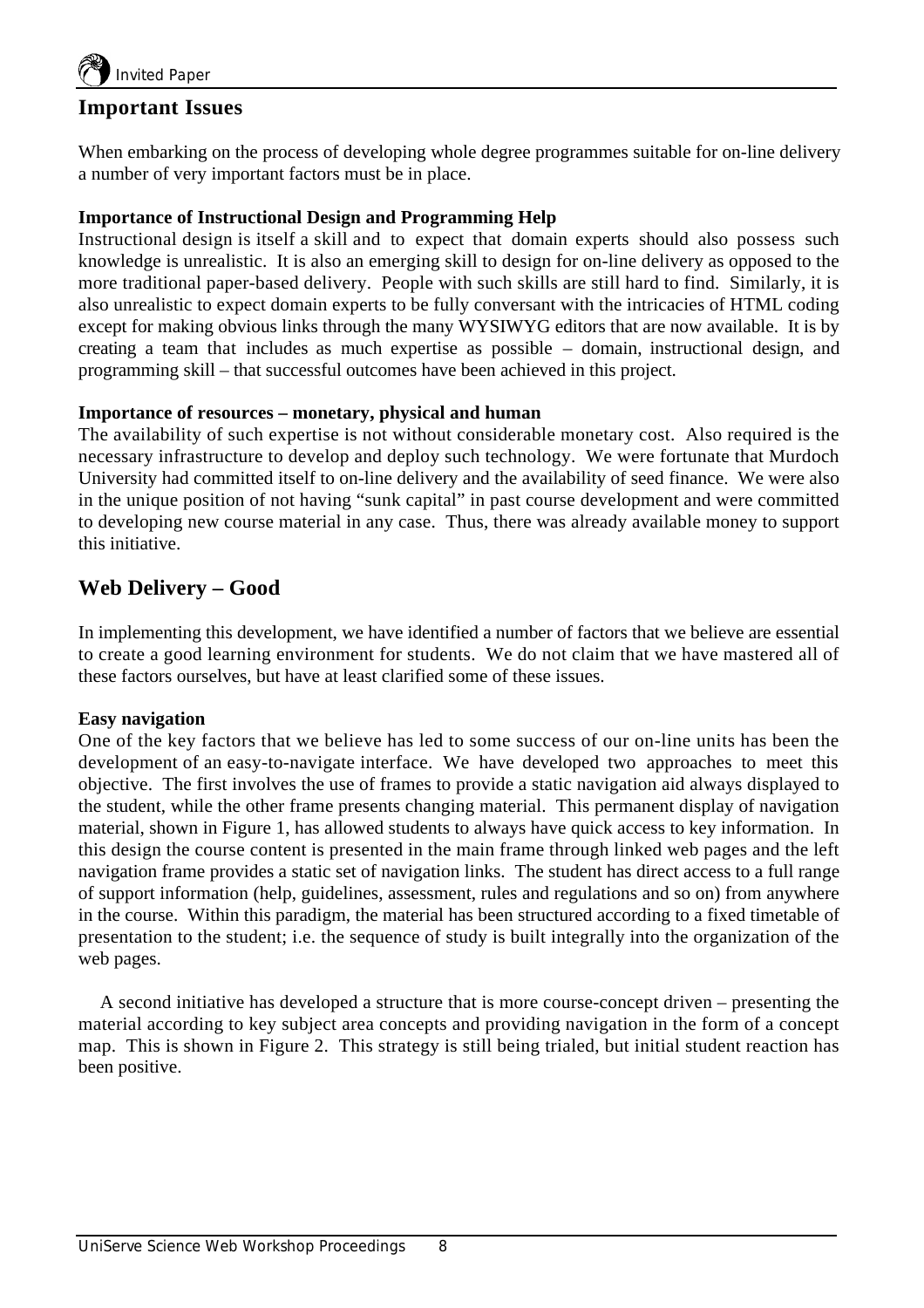

Figure 1. Navigation Aids

| File                                       | oftware Factory - main framezet - Netscape<br>Edit View Bo Communicator Help                                                         |                                     | <b>MXIE</b>                       |                                                       |                 | $-19$ X               |
|--------------------------------------------|--------------------------------------------------------------------------------------------------------------------------------------|-------------------------------------|-----------------------------------|-------------------------------------------------------|-----------------|-----------------------|
| Back                                       | <b>Franchi Reload</b><br>Home<br>Search<br>Guide                                                                                     | <b>Security</b>                     | а<br><b>State</b>                 |                                                       |                 | <b>IN</b>             |
|                                            | Bookmarke A: Location http://ong.wab.mudbch.edu.au/se1234/SEFrancest.html                                                            |                                     |                                   |                                                       |                 |                       |
| U Internet C Lookup C NewsCool U Netcaster |                                                                                                                                      |                                     |                                   |                                                       |                 |                       |
|                                            | Project<br><b>Software</b><br><b>Beat</b> of<br>Management                                                                           | <b>Quality</b><br><b>EXECUTIVES</b> | Property<br><b>SERVICE DISPOS</b> | <b>Nationally</b><br><b>Human</b><br><b>Court and</b> | <b>Brategic</b> | COM<br><b>DOITEU</b>  |
|                                            | PM.<br><b>PHF</b><br><b>TILL</b><br>-45.0<br>53                                                                                      |                                     |                                   |                                                       |                 | <b>Select</b><br>Lino |
| Factory                                    |                                                                                                                                      |                                     |                                   |                                                       |                 |                       |
|                                            |                                                                                                                                      |                                     |                                   |                                                       |                 |                       |
| PM<br>040                                  | Section III - PROJECT MANAGEMENT - The tasks associated with getting a system bull<br>Paradigns and models for software development. |                                     |                                   |                                                       |                 |                       |
| PM<br>050                                  | Business methodologies for software development                                                                                      |                                     |                                   |                                                       |                 |                       |
| PM<br>060                                  | The milencium problem as an example of a current issue                                                                               |                                     |                                   |                                                       |                 |                       |
| PM<br>080                                  | Planning strategies for key areas of system development                                                                              |                                     |                                   |                                                       |                 |                       |
|                                            |                                                                                                                                      |                                     |                                   |                                                       |                 |                       |
|                                            |                                                                                                                                      |                                     |                                   |                                                       |                 |                       |

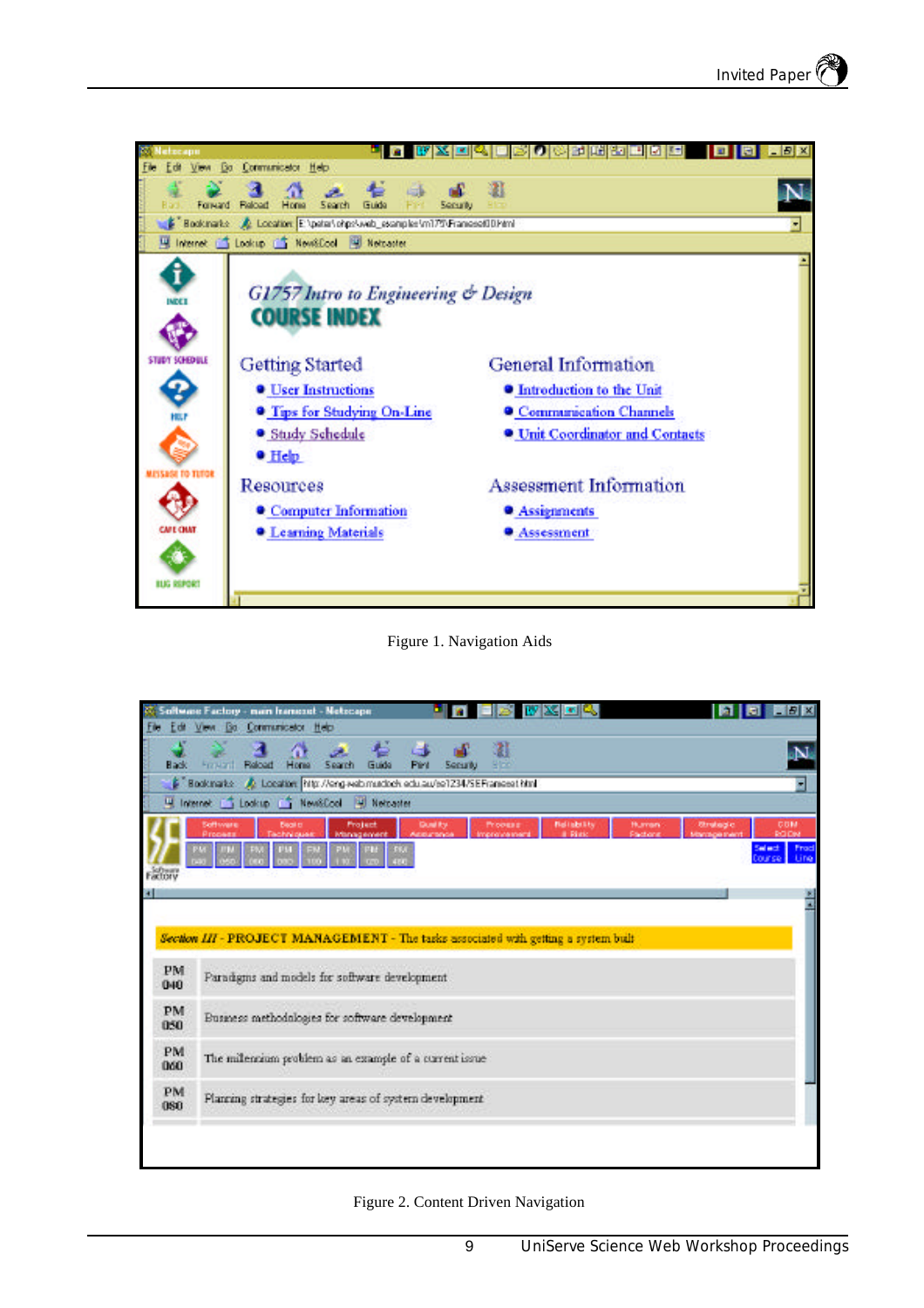

#### **Multi-threaded**

The technology also promotes the use of multiple threads. Such techniques allow students to explore material in any order that makes sense to their learning style. The use of cross-indexing and forward and backward referencing has proven to enhance student engagement with the material.

We are now experimenting with the "road map" as shown in Figure 3. In this facility students are provided with a pathway (and alternative pathways) for proceeding with their studies. They begin at the start (green node) and end at the stop (red) node. Required (blue), desirable (yellow) and suggested (green) pathways are colour coded to guide the student through the course of study.



Figure 3. The Study Road map

Each node in the road map matches a study Topic as clustered into the Section classifications as shown earlier in Figure 2. Naturally, clicking on any node takes the student directly to that web page group.

#### **Interactive**

If the medium of on-line delivery is to reach its full potential, it must exploit the inherent interactivity available. We have attempted to pursue this by the use of Java applets, and by linking into the web browser existing software including *Matlab*, *LabView* and other programs. We also made use of existing commercial courseware and integrated that with our own web material. Our colleagues in Mathematics are utilizing "Scientific Workplace", an environment that enhances the teaching of calculus via symbolic computation. One use of a Java applet is to demonstrate sorting algorithms, as shown in Figure 4. Another example in Figure 5 shows a *Matlab* program being executed from the web page.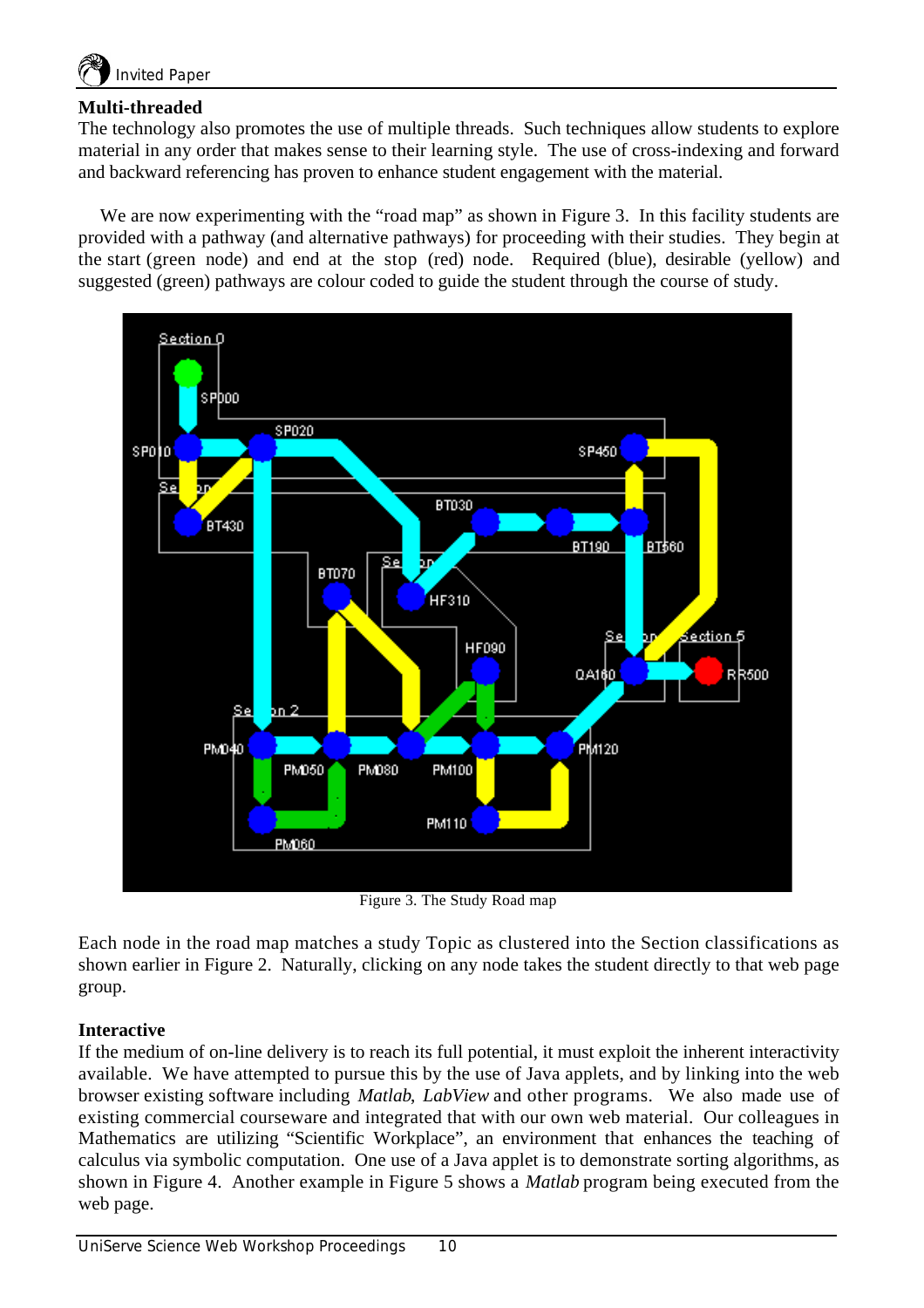

Figure 4. A Visualization of Sorting Algorithms included in the web page



Figure 5. Executing a *Matlab* Program from the web page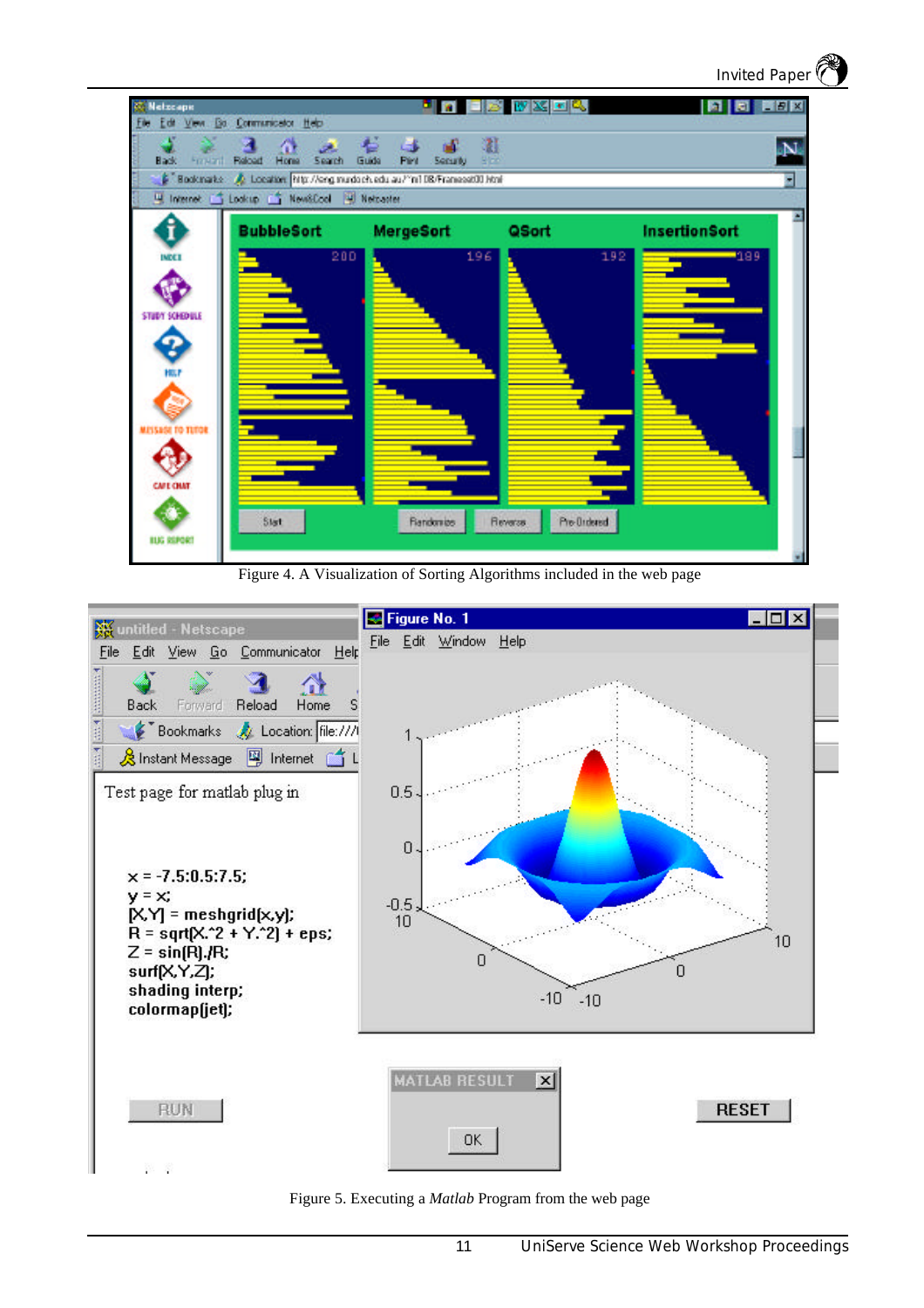

#### **Enriching**

The material should also enrich the learning experience. Links to other web sites can create great student interest in the material they are studying. The recognition that there existed "real" people behind the developments that they are seeking to understand has enriched students' learning experience. This is helping to change the culture of engineering education, important in producing the next generation of engineers. It is also interesting to observe that female students tend to appreciate this approach more than their male counterparts.

# **Web Delivery - Bad and Ugly**

From our experience there are a number of features that lead to very poor web-based teaching structures. Our pet hates include:

#### **Scanned Word and** *Acrobat* **files**

The technology should not be used to just scan existing paper-based notes, add a few links here and there and say that you now have an on-line course. While this may be a convenient way of distributing some lecture notes, it does not in our opinion constitute web-based teaching. It exhibits none of the features described in the previous section. We acknowledge that used sparingly to deliver background-reading material, it has a limited place.

Text documents by themselves do not make an appropriate basis for good quality web pages in teaching. There are some golden rules: viz:

- A single page to be read should be quite short, perhaps no more than 5 paragraphs
- Diagrams and graphics should be used to enhance explanations
- Students should be engaged by interactive tasks, i.e. tasks for them to do which require some thought, some action and some experimentation
- Tasks should be set to test understanding, to encourage re-reading of pages and re-working of examples.

#### **"Where am I?" Syndrome, or "Lost in Web-space"**

Our second concern is that many designs lead students to places far beyond where they started. This may be fine, but there must be a clear trail back to the point of departure, and clear indications at all times of where they are in a concept map of material. Web pages can (and do) become complex sets of documents with many complex interlinks. Some of these are in place to guide study, others to enhance study (e.g. pointing to ancillary readings and related web sites). At all times the students must feel in control of where they are at, where they have come from and where they expect to go next.

#### **Poor Quality Design**

The quality of the graphics and the design of the web pages plays an important role in convincing students that we are serious in the new approach to teaching. Particular attention must be paid to careful use of colour, preparation of graphics (diagrams and other images), and, most importantly, spelling, grammar and the general quality of the written text.

# **Future Directions**

There are a number of issues still to be addressed in our implementation of our on-line courses. We highlight some of these issues here so that others may also be inspired to solve these problems.

#### **Progress Tracking**

Keeping track of student progress is not as easy as it first seems in an open browser environment. We have developed a prototype that uses a database residing on the server computer but still requires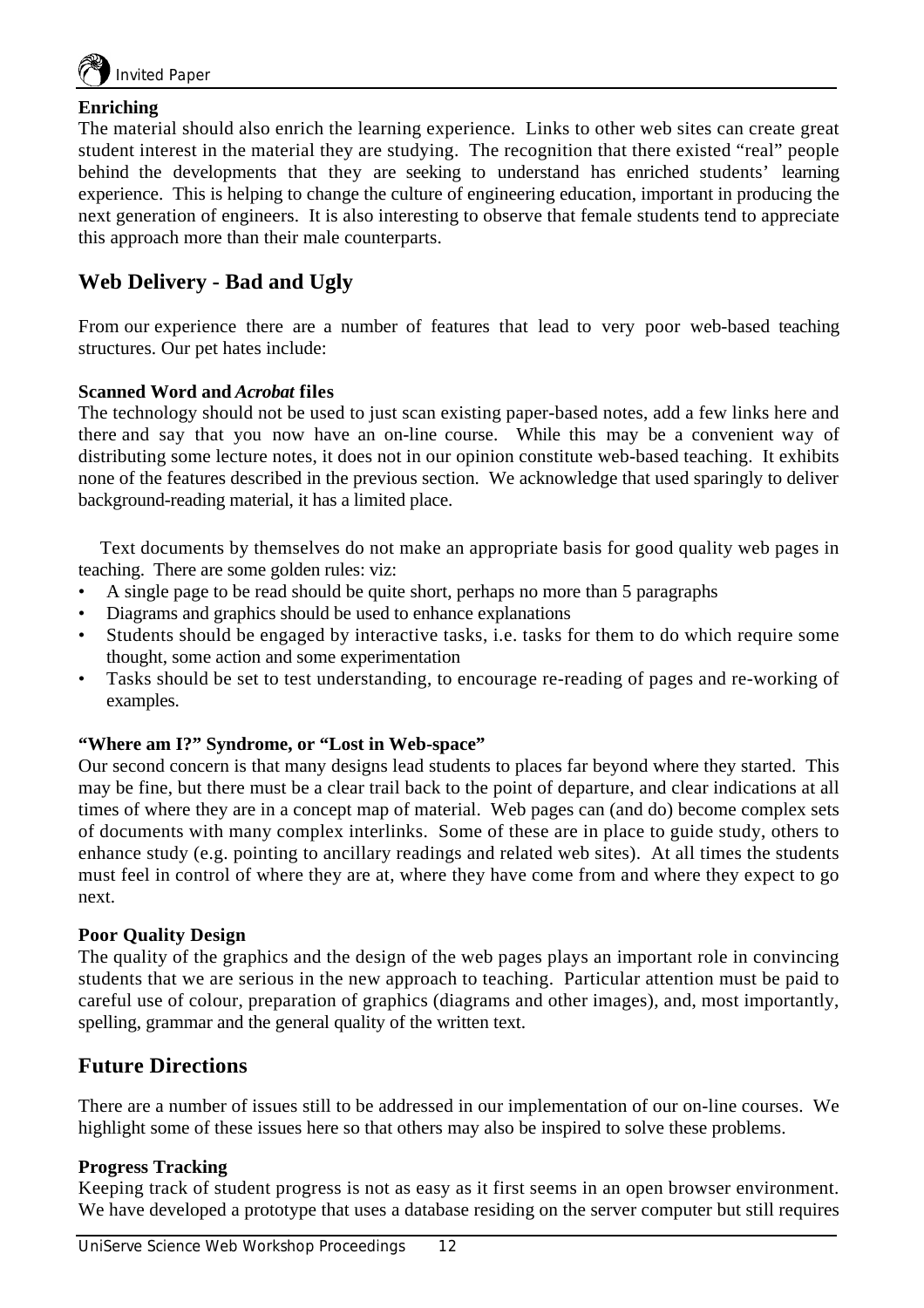the student to manually record their progress in the database. We have constructed a browser interface for both the students and lecturing staff to monitor and analyse progression rates. An image of the student record screen is shown in Figure 6. Here we see the current state of user "geoff", showing what parts of the course are complete, in progress and yet to be attempted. A detail of the chart is shown in Figure 7.



# **Study Schedule and Progress Monitor**

Figure 6. The Study Schedule Planner and Progress Monitor



Figure 7. Detail Study Schedule Planner and Progress Monitor

A system that automatically tracked a student's progress through the material, and even diagnosed that the student required extra tuition or could progress faster would be very useful. Such a system would enter into the world of intelligent tutoring systems, an area of very active research.

# **Electronic Submission and Marking**

The problem of receiving student submission of assignments and returning marked versions to students is still not solved technically. Issues seem to revolve around ensuring that submissions received originate from the student in question, and not submitted from elsewhere.